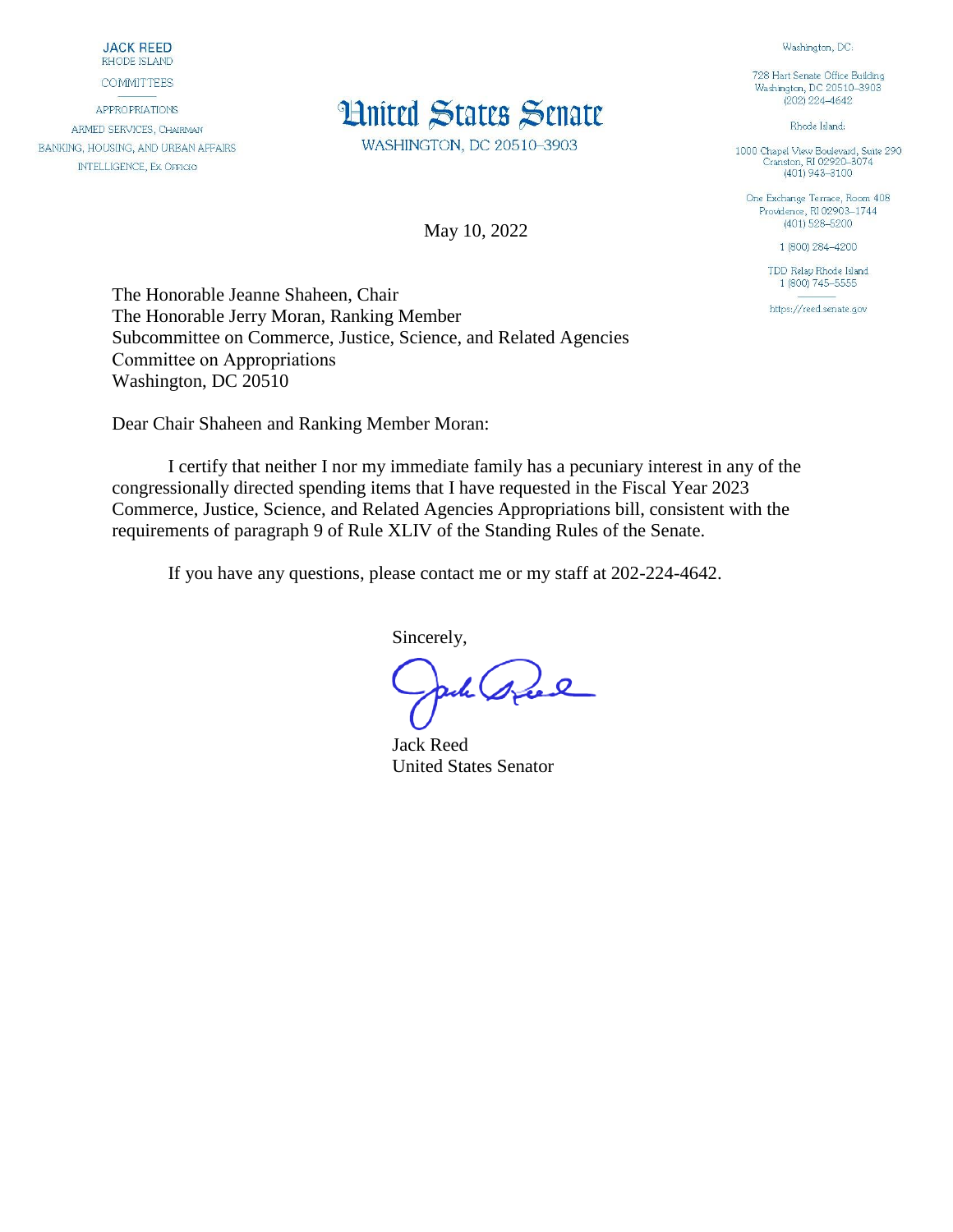## **Senator Jack Reed (D-RI) Commerce, Justice, Science, and Related Agencies Congressionally Directed Spending Requests**

| <b>Recipient</b>                                          | <b>Project Purpose</b>                                                    | Project<br><b>Location</b> |               | <b>Amount</b><br><b>Requested</b><br>$(\$000)$ |
|-----------------------------------------------------------|---------------------------------------------------------------------------|----------------------------|---------------|------------------------------------------------|
| City of Central Falls                                     | For environmental restoration.                                            | <b>Central Falls</b>       | \$            | 400                                            |
| <b>City of Cranston</b>                                   | For a firearms training facility.                                         | Cranston                   | \$            | 1,600                                          |
| <b>Commercial Fisheries</b><br><b>Research Foundation</b> | For cooperative fisheries research, gear<br>development and gear removal. | Narragansett/<br>Newport   | \$            | 500                                            |
| Housing Authority of<br>The City of Providence            | For domestic violence prevention and survivor<br>support.                 | Providence                 | \$            | 200                                            |
| Nonviolence Institute                                     | For training and capacity building.                                       | Providence                 | \$            | 150                                            |
| Office of the State Fire<br>Marshal - Explosives<br>Oper  | For marine explosive detection and disposal<br>equipment.                 | Statewide                  | \$            | 341                                            |
| <b>Portsmouth Police</b><br>Department                    | For mobile data terminals.                                                | Portsmouth                 | \$            | 30                                             |
| Providence Police<br>Department                           | For a crime and gun violence reduction<br>initiative.                     | Providence                 | \$            | 1,000                                          |
| RI Department of<br>Corrections                           | For skills training for incarcerated individuals.                         | Cranston                   | \$            | 1,500                                          |
| RI Department of<br>Corrections                           | For an indoor firearms training facility.                                 | Cranston                   | $\mathcal{S}$ | 7,500                                          |
| RI Department of<br>Corrections                           | For an offender case management system.                                   | Cranston                   | \$            | 14,800                                         |
| RI Department of<br>Corrections                           | For inmate transport vehicles.                                            | Cranston                   | \$            | 1,200                                          |